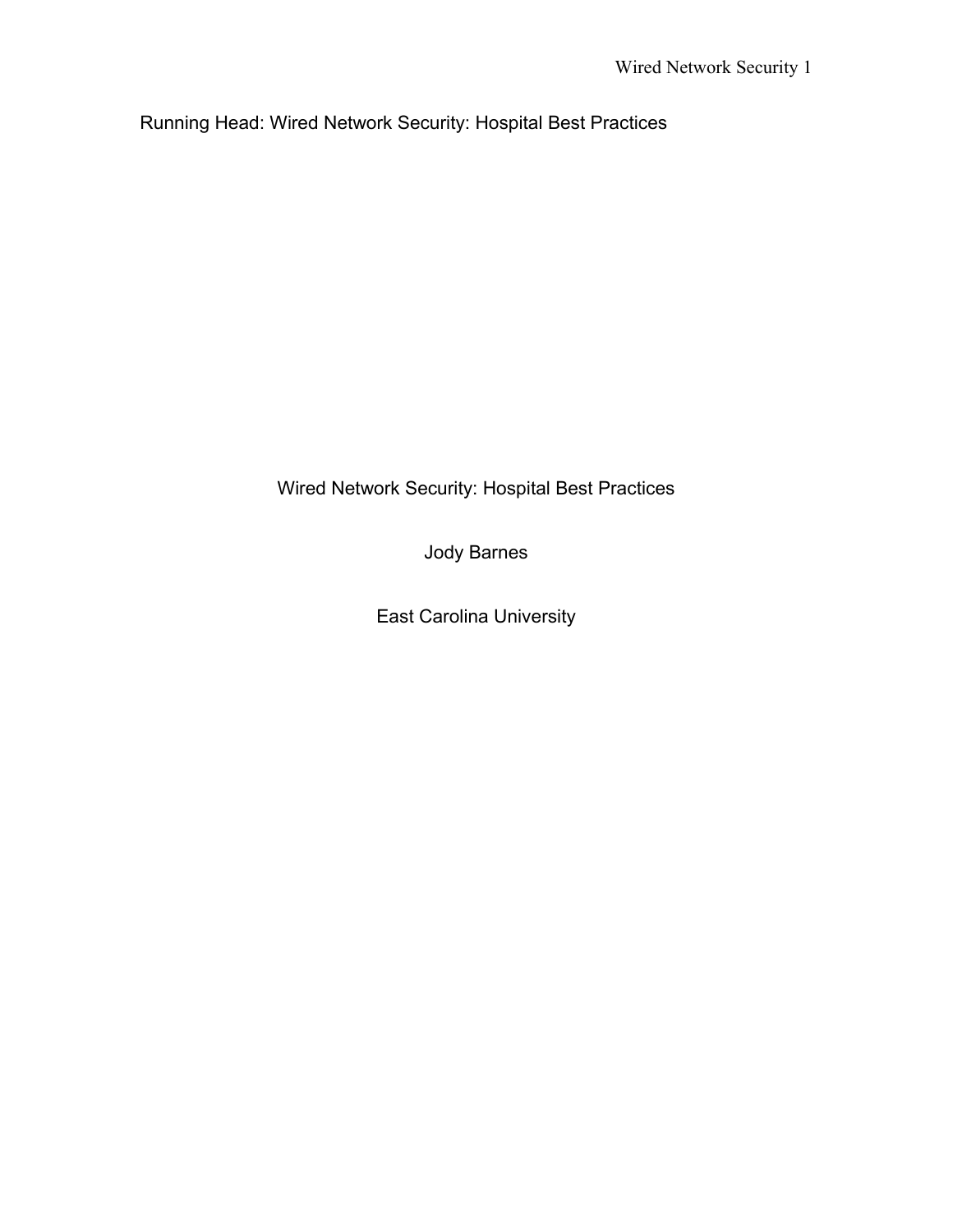#### Abstract

With an ever increasing amount of information in hospitals transmitted electronically, it is important that security be considered in every phase of network design and maintenance. Although much emphasis has been placed on such things as wireless networks and remote access, it is imperative that the core network not be overlooked. Because the wired network is the "nervous system" of a hospital's Information Systems, great care must be taken to properly secure it. Also, with legislation such as the Health Insurance Portability and Accountability Act (HIPAA) requiring security measures in healthcare environments, securing the network infrastructure has become mandatory to ensure compliance.

 This paper begins by looking at HIPAA and it's implications for the wired network infrastructure security. A look is then taken at an organizations first line of defense, perimeter security. Although many think that as long as the perimeter is secure the job is done, perimeter security is only a small piece of overall security. Next, network segmentation and traffic isolation will be discussed. By using segmentation and isolation, there is the increased opportunity for security boundaries. Another concept that will be discussed is the security of the network equipment. The network is only functional if the core equipment is operational, so securing equipment is an important part of any security strategy. To conclude, restriction of network access will be investigated and an organizational approach will be discussed. Because more and more users need access to network resources, there must be a way to identify and restrict who is allowed on the network and what access they are granted. In wired network infrastructure security, hospitals must remember they are only as secure as their weakest point. By carefully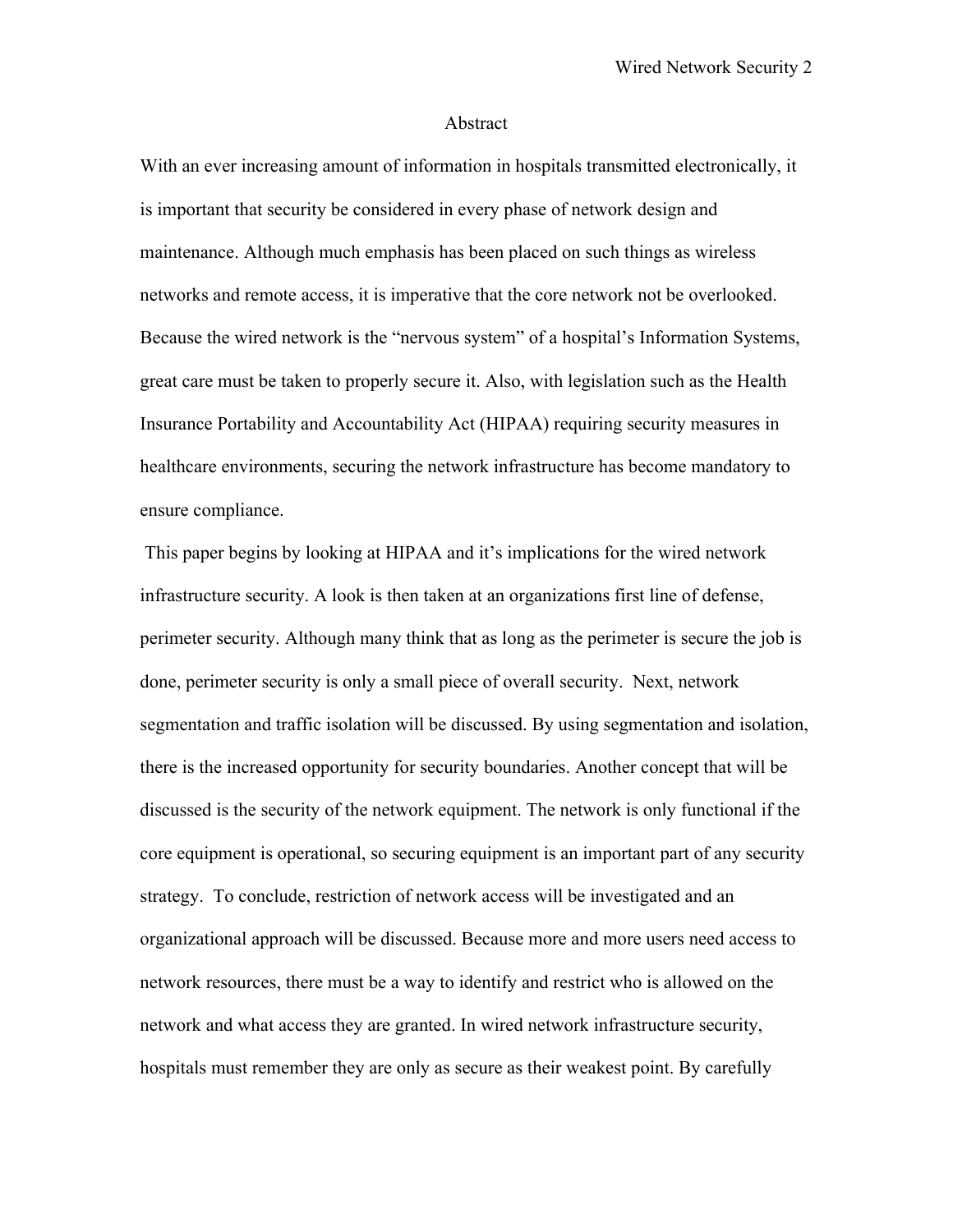considering the various aspects of the network security during design, these weak points can be reduced and the overall security of the network increased. Although it is impossible to be 100% secure and still be functional, by using some general guidelines to secure the wired network, many threats to the network can be reduced if not eliminated.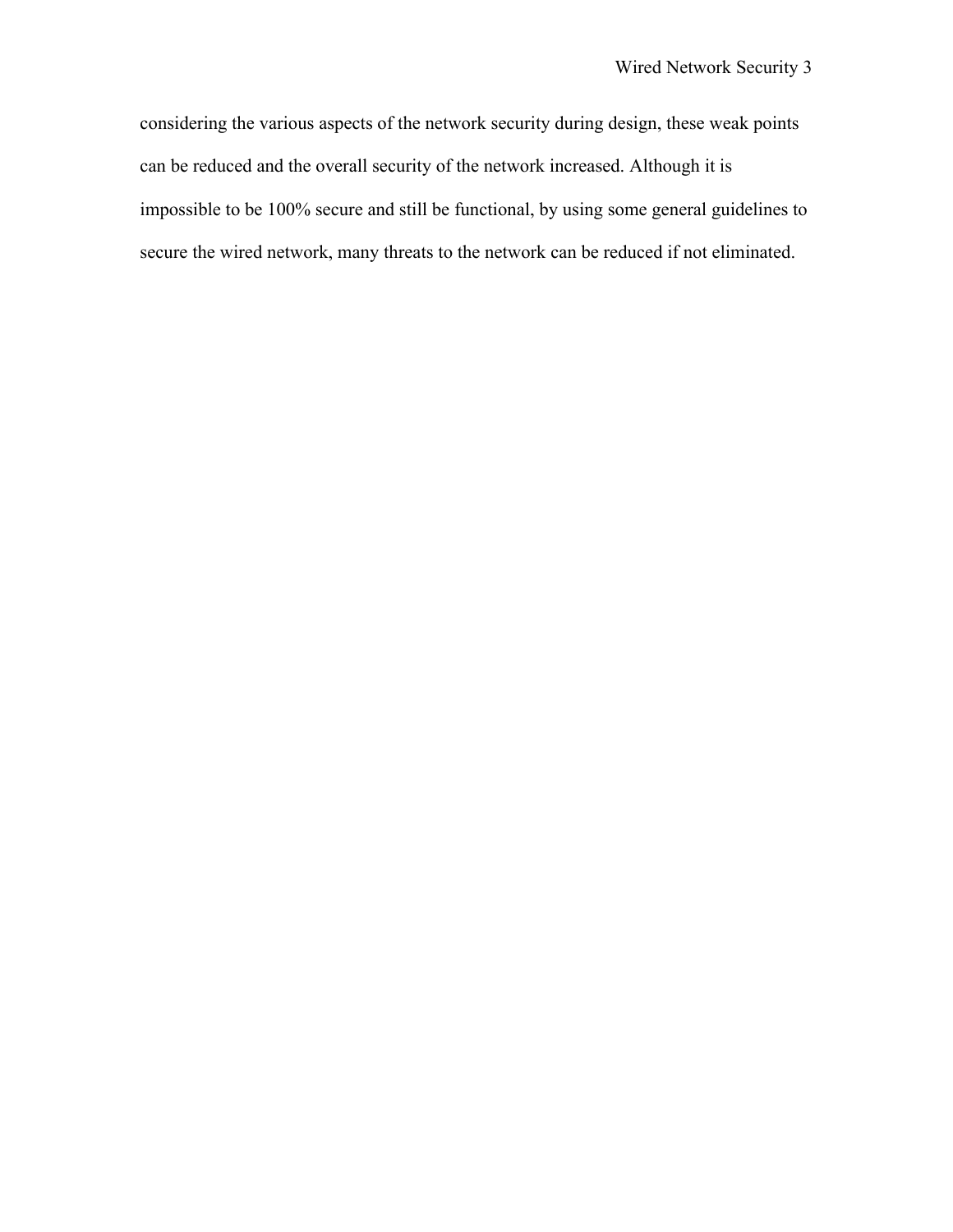#### Introduction

In today's hospital environment, the wired network infrastructure is the "nervous system" of daily operations and must be secured to insure normal operations. This security must be considered in every phase of network design, implementation, and maintenance. Although much emphasis is placed on parts of the network such as wireless and remote access when security is considered, it is imperative that the core wired network not be overlooked. In the past, if the wired network were to be attacked and go down, all that was lost was access to email and maybe a few other insignificant activities. If the wired network in today's hospital environment is compromised and becomes inaccessible, every aspect of hospital operations is at risk and patient lives may be in jeopardy. Although all areas of the network must be considered in the context of security, we must ensure that we do not overlook the core wired network infrastructure.

Protecting the wired network in a hospital environment is no longer optional due to legislation requiring the security Patient Health Information (PHI). Since the Health Insurance Portability and Accountability Act (HIPAA) was passed in 1996, hospitals and other healthcare entities are required to take necessary measures to ensure that PHI is safeguarded to ensure confidentiality. Part of this security includes protecting the medium on which this information travels including the wired network infrastructure. Not only does it make good business sense to protect such a valuable part of the hospital as the wired network, HIPAA has made it mandatory.

# HIPAA and It's Impact on the Wired Infrastructure Security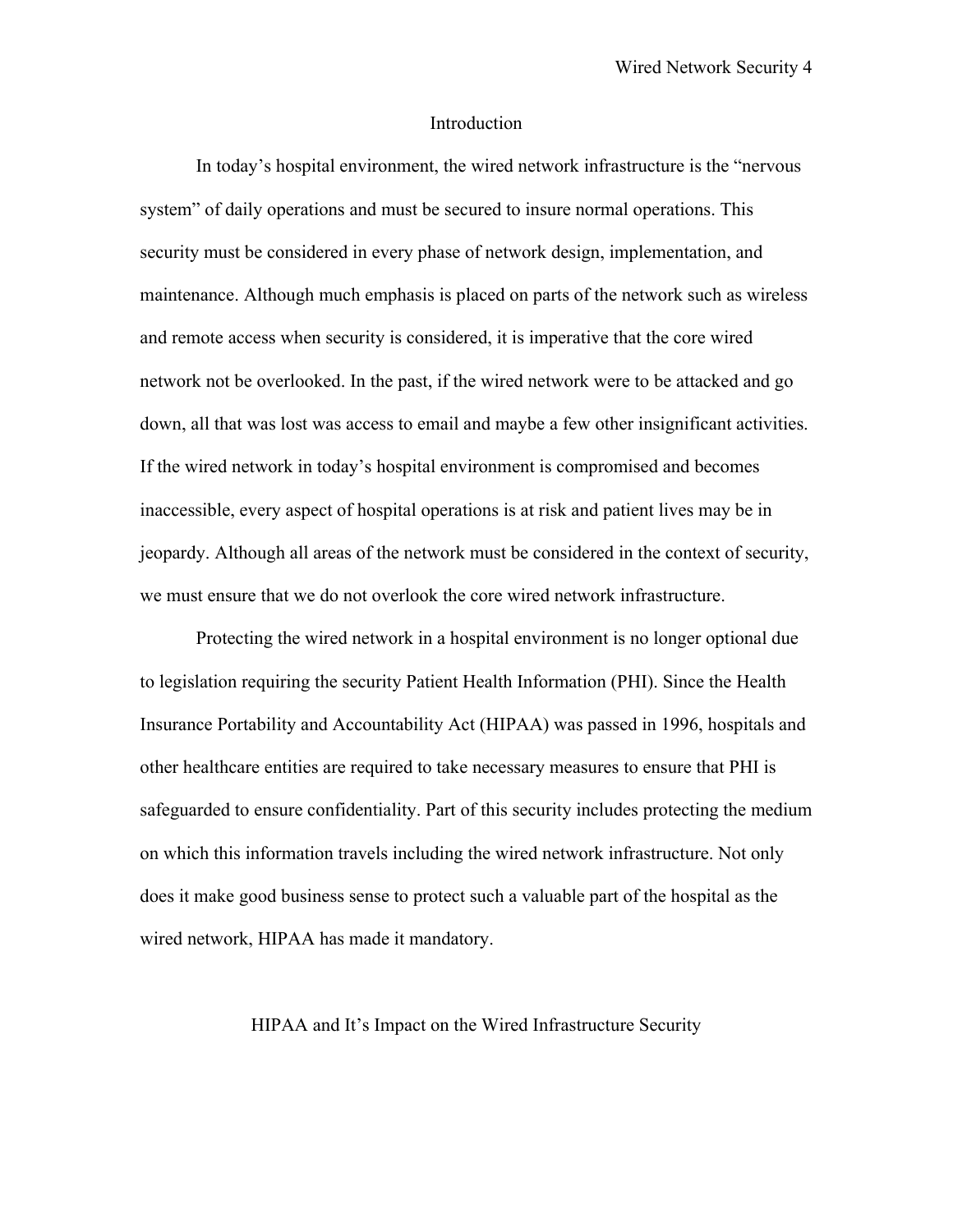In 1996, the Health Insurance Portability and Accountability Act (HIPAA) was enacted to protect health information by establishing transaction standards for the exchange of health information, security standards, and privacy standards for the use and disclosure of individually identifiable health information. Entities directly impacted by this act are health plans, health clearinghouses and healthcare providers (*TLC HIPAA Overview*, n.d.).

Even there are other rules incorporated in HIPAA, the Security Rule has the most direct impact on the hospital's wired network infrastructure. This rule addresses security measures such as user authentication, access controls, audit trails, controls of external communication links, and physical security. With increasingly more information being stored and transmitted electronically, the Security Rule works to identify and regulate these activities (Gue, n.d.).

April 2005, was the date for healthcare organizations to be HIPAA compliant. The only exception to the rule is for small institutions with less than \$5 million in revenue. These institutions have been given one additional year to become compliant. Those not in compliance with HIPAA face violations which can carry up to a \$250,000 fine and jail time up to 10 years (Mercuri, 2004). Now is the time to ensure that the wired network infrastructure security is at or above the mark established by HIPAA.

Steps to Secure the Wired Network Infrastructure and Meet HIPAA Standards

As with any security strategy, securing the wired network infrastructure must be done in layers. The use of layers provides the hospital multiple lines of defense as well as helping eliminate single points of security failure. The way network security is designed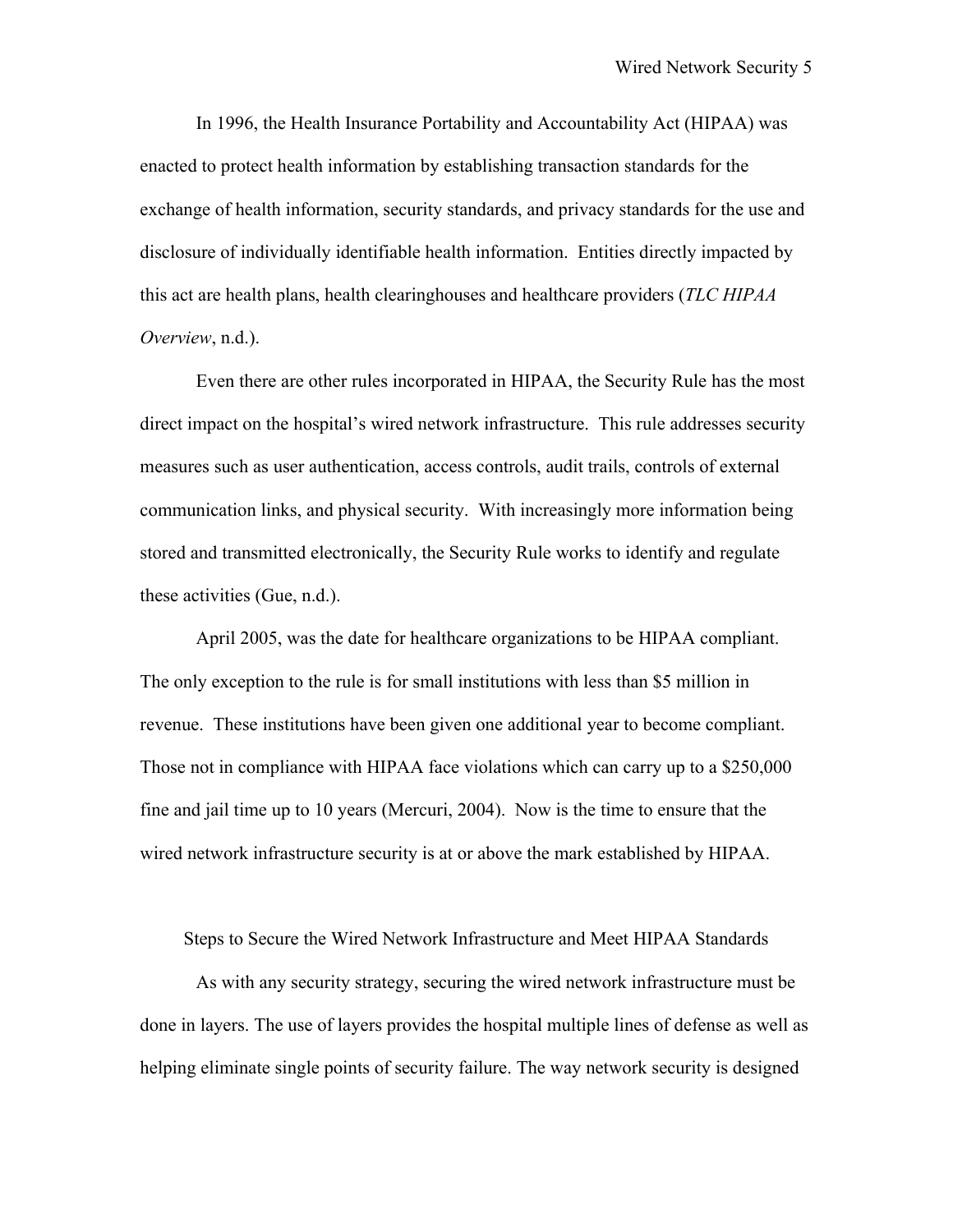and implemented is shifting due to increased needs and new security vulnerabilities inside of the organization. It was long thought that all that was needed was a hard external shell and a soft internal network. In today's environment, this couldn't be further from the truth. We must continue to harden the perimeter while increasing the security inside of the trusted network to help mitigate internal security threats (Alomary and Jamil, 2004). As stated by Rabinovitch (2003), "network security can be protected through a combination of high-availability network architecture and an integrated set of security access control and monitoring mechanisms" (pg. 589). In the following sections, a look will be taken at some general steps that can be taken to help achieve this layered security integration approach to the wired network security. Because each section of this paper could be the primary topic of many papers, a broad approach will be taken giving general practices and concepts. So although a detailed demonstration of the techniques needed to accomplish the security goals for a hospital will not be covered, design concepts and best practices will help to ensure that the correct security path is taken.

#### Perimeter Security

When securing a hospital network, a secure perimeter is the first step in overall network security. As stated by Sood (n.d.), "when one connects the enterprise network to the Internet, one is connecting its network to the thousands of networks that are unknown thus giving millions of people the opportunity to access your assets"(pg. 1). Because the perimeter is vulnerable to attacks from the Internet and so much is at stake, great care must be taken to ensure that it is secure.

When considering perimeter security, a look must be taken at the devices that will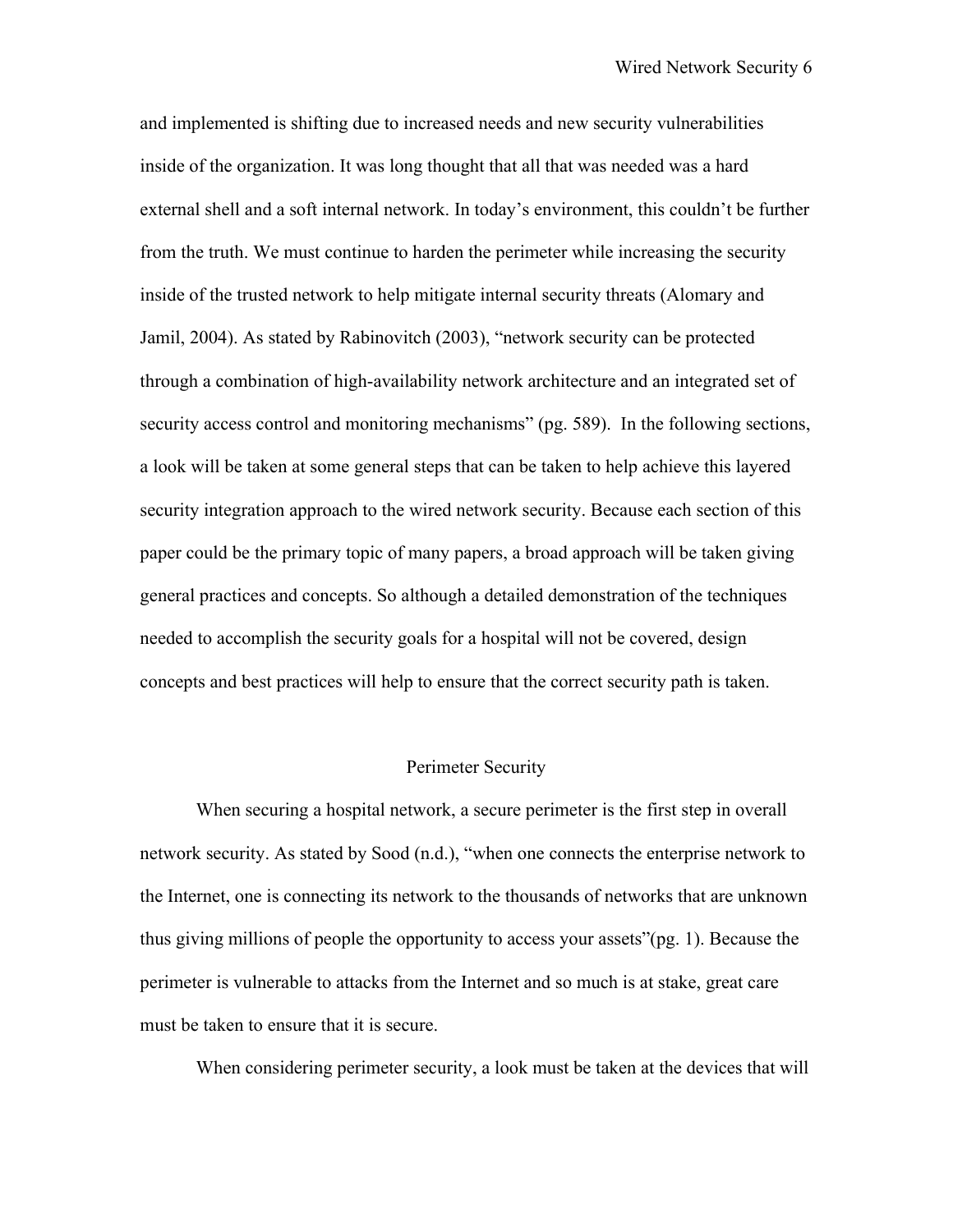be used. In many organizations, various types of firewalls and remote access devices are deployed for perimeter protection. Although this is a solid practice, we must ensure that these devices are configured correctly to provide the security for which they were designed. As stated by Kincaid (2004), "an improperly located, configured, or monitored firewall can give a false sense of security for an organization" (pg.1). It is imperative that the utmost attention to detail be taken with the design and implementation of perimeter security devices.

There are many types of firewall that can be used in today's networks. Initially a decision must be made on the type of firewall to be used at the perimeter. Firewalls can be categorized into the following types: packet filtering, proxy, and stateful firewalls. In many cases, the organizational and network structure will dictate which type of firewall is deployed. In a hospital environment, a stateful firewall is typically the firewall of choice. This is because the stateful firewall keeps track of actual communications state tables which can be useful for IDS and various types of communications required in a hospital environment. Moreover, its ability to track connectionless protocols such as User Datagram Protocol (UDP) makes it a prime candidate for deployment at a hospitals perimeter (Stauber, 2004). Although there are many types of firewalls deployed today, the stateful firewall is often best suited for the hospital security due to its ability to track communications and the use of continuously updated state tables.

Once the type of firewall has been chosen for the hospital perimeter, we must ensure that it is configured correctly so it performs the security that is expected. The first and most important step in securing the firewall is to turn off all unneeded services. These unused services could be exploited and therefore are an easy step to increase the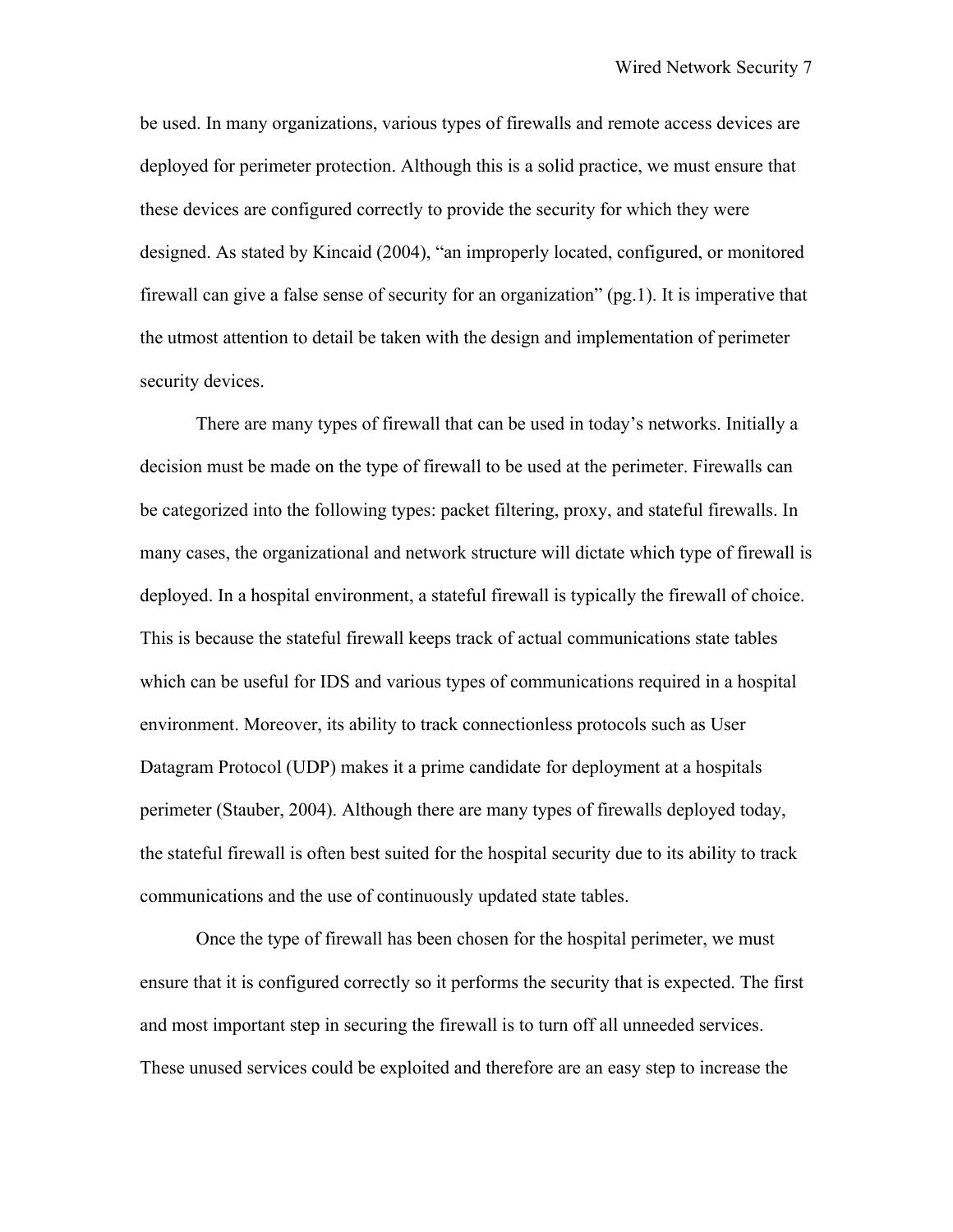security at the perimeter. Another best practice which is often overlooked is changing the default settings. Defaults settings on things such as passwords, Simple Network Management Protocol (SNMP), services, and http are a few things if not changed can be exploited. Often a firewall is put in place with many of the default settings which makes it an easy target for potential hackers. Another important step in configuring the perimeter firewall for security is to disallow device management from the outside or untrusted interface. By not allowing the device to be managed from outside of the network, we help to protect the device from being compromised and reconfigured. Security must be considered during the initial configuration of the perimeter firewall to help secure the hospital network.

When considering the perimeter security of the hospital, network architecture is key. One mechanism that should be considered during the design for the network perimeter is the use of Network Address Translation (NAT). Although there is no security in obscurity, by using NAT at the perimeter we help hide the internal network therefore increasing security at some levels (Convey, n.d.). Also, don't allow communications to be initiated from the outside or un-trusted interface. If it is necessary to make servers and devices available from outside, it is recommended that a Demilitarized Zone (DMZ) network be deployed or secure tunnels be used for these devices. The use of a DMZ network gives the ability to access devices without allowing outside devices onto the enterprise network. With this being done, if a device on the DMZ network is compromised, its effects on the hospital's core network are contained (Wilson, 2002). Although this is by no means an exhausted look at the perimeter design in a hospital, it is a look at a few steps that will help increase security.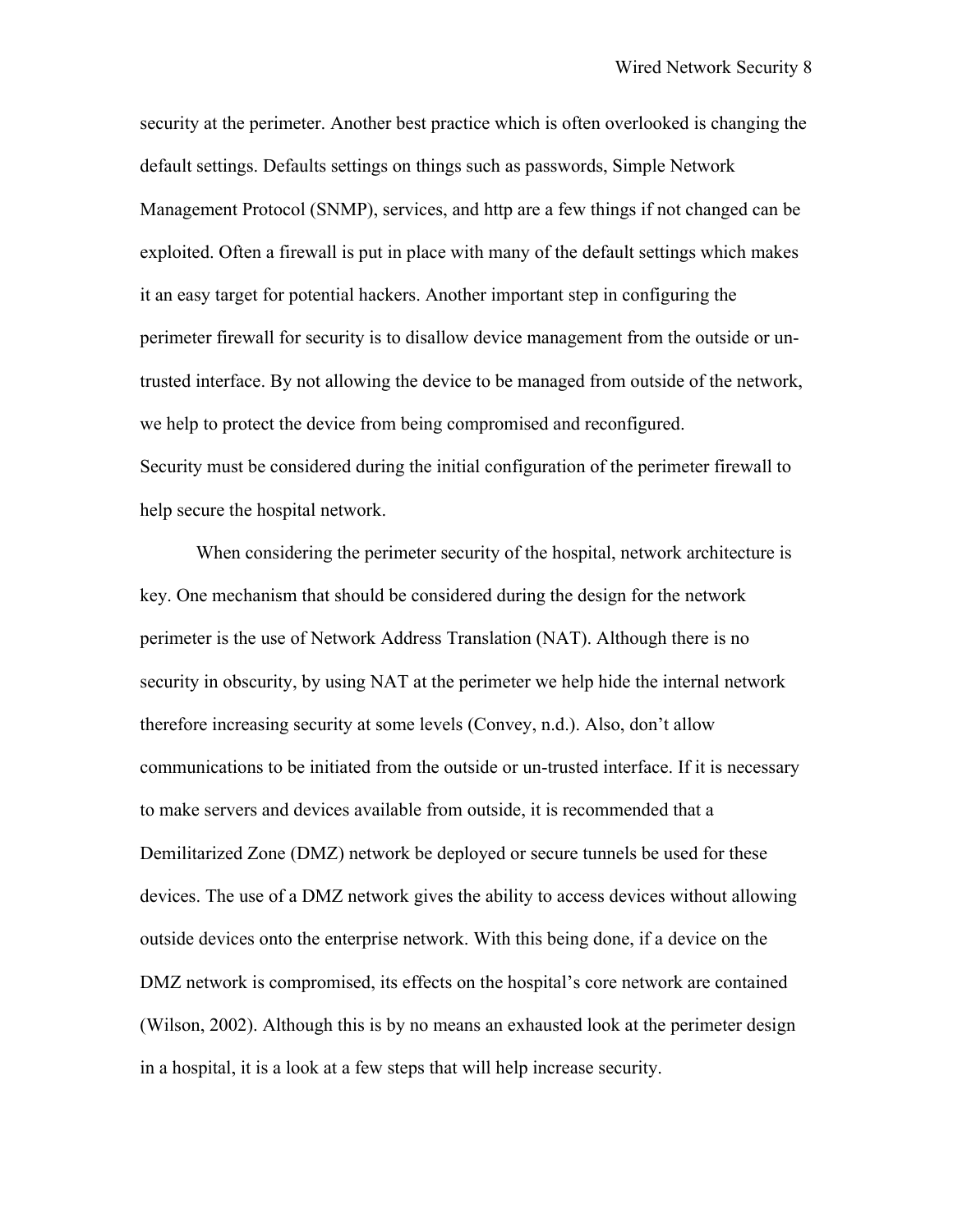An additional aspect of the perimeter firewall that must not be overlooked is Intrusion Detection Systems (IDS) and monitoring. Although many firewalls today offer integrated IDS, they are often underutilized or not used at all. If an IDS is integrated in the perimeter firewall, it must be properly configured to be effective. Sufficient time must be taken to ensure that this mechanism is working. Once the IDS is properly configured, it must be monitored. Often an IDS is put in place and never thought about again. An IDS is only effective if it is properly monitored and the data collected is analyzed, so we must implement procedures for this monitoring. With today's firewalls offering integrated IDS, it must be properly utilized and monitored to help secure the hospital perimeter.

An additional aspect of hospital perimeter security which must be considered is Remote Access. In today's hospital, remote access is a critical part of daily operations so steps must be take to secure this access while still allowing for normal operation. Various devices that are included in this remote access are things such as Virtual Private Network (VPN) concentrators, VPN routers, Dial-In Servers, and many others. Because these remote access devices are acting as a gateway to our network, we must ensure that they are secure (Convey, n.d.).

There are many aspects that must be taken into consideration when securing remote access gateways. Many of the principles and practices used to secure perimeter firewalls must also be applied to remote access devices. Some differences in firewall and remote access security consideration given to access control and auditing must. Because the traffic is coming from different sources outside of the hospital, great detail must be taken to ensure that the users are authenticated and this access is audited (*TLC, HIPAA Overview*, n.d.).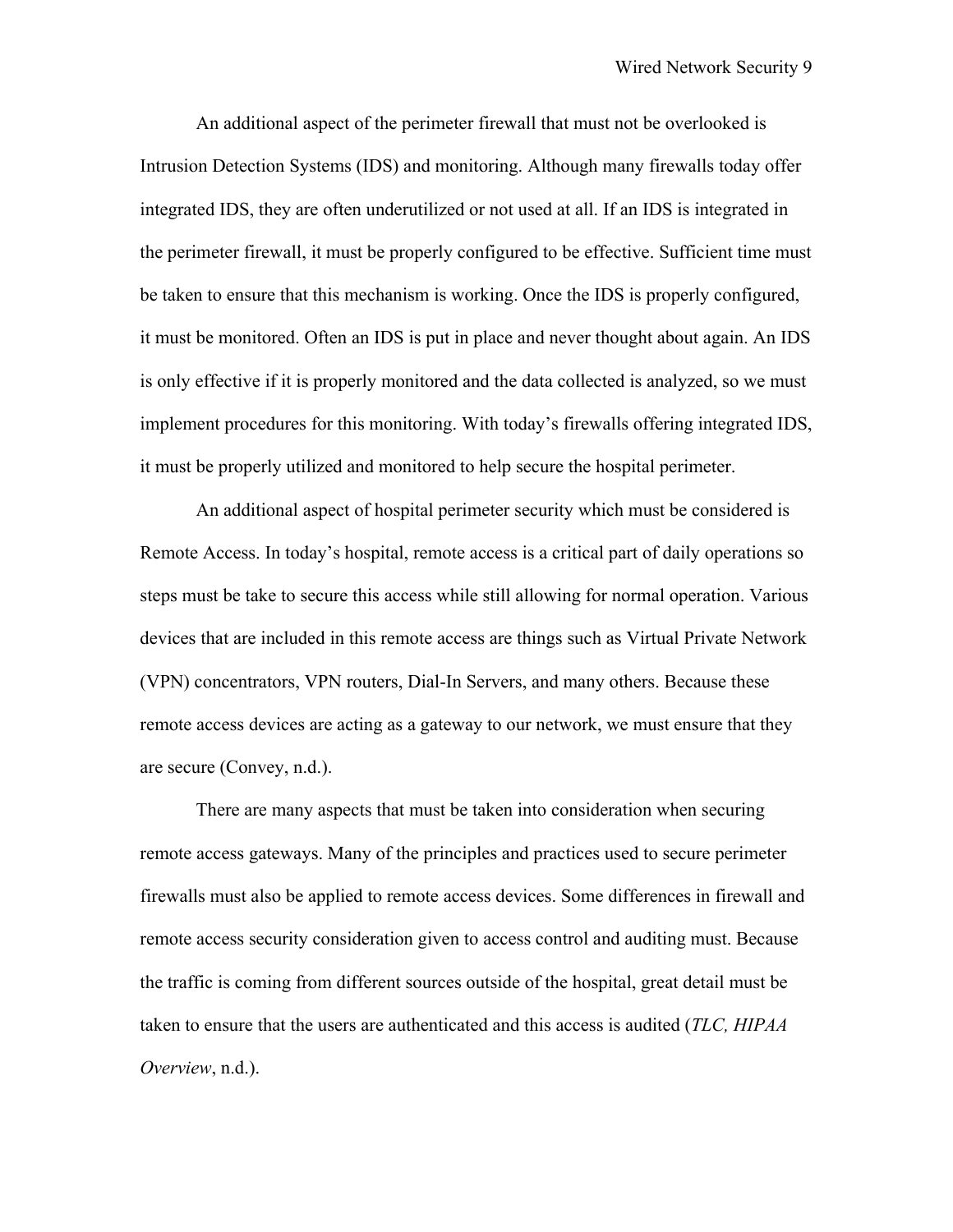One way to help with remote access authentication and auditing is to centralize administration. By using a centralized source for authenticating and logging, processes are streamlined and become more efficient. If users only have to be added in one place and logs can be viewed in a single place, administration of remote access is made easier and less likely to security vulnerabilities due to missed configuration or unviewed logs. One way this could be done is with a device such as Cisco Access Control server. This server gives the ability to do Authentication, Authorization, and Accounting for remote access in one central location. So although many of the security concerns addressed with firewalls can also be used with remote access devices, due to HIPAA as well as general security practices, great care must be taken when authenticating, authorizing, and accounting for remote access (*Cisco Secure Access Control,* n.d.).

In today's hospitals, things such as Internet connectivity and Remote Access are vital to daily operations. This importance along with the vulnerability of these devices require that they must be configured, placed, and monitored properly to help ensure they do not become a security liability to the hospital. Also, when designing security at the perimeter, consideration must also be given to things such as fault-tolerance and attack postures (Lundell, 2001). Although it has often been thought in the past that if a firewall is placed at the perimeter the hospital is secure, other aspects must be considered when designing, implementing, and maintaining a secure hospital perimeter.

#### Network Segmentation

Often network segmentation is only considered in the hospital network when designing the network for efficiency and not security. Network segmentation can play a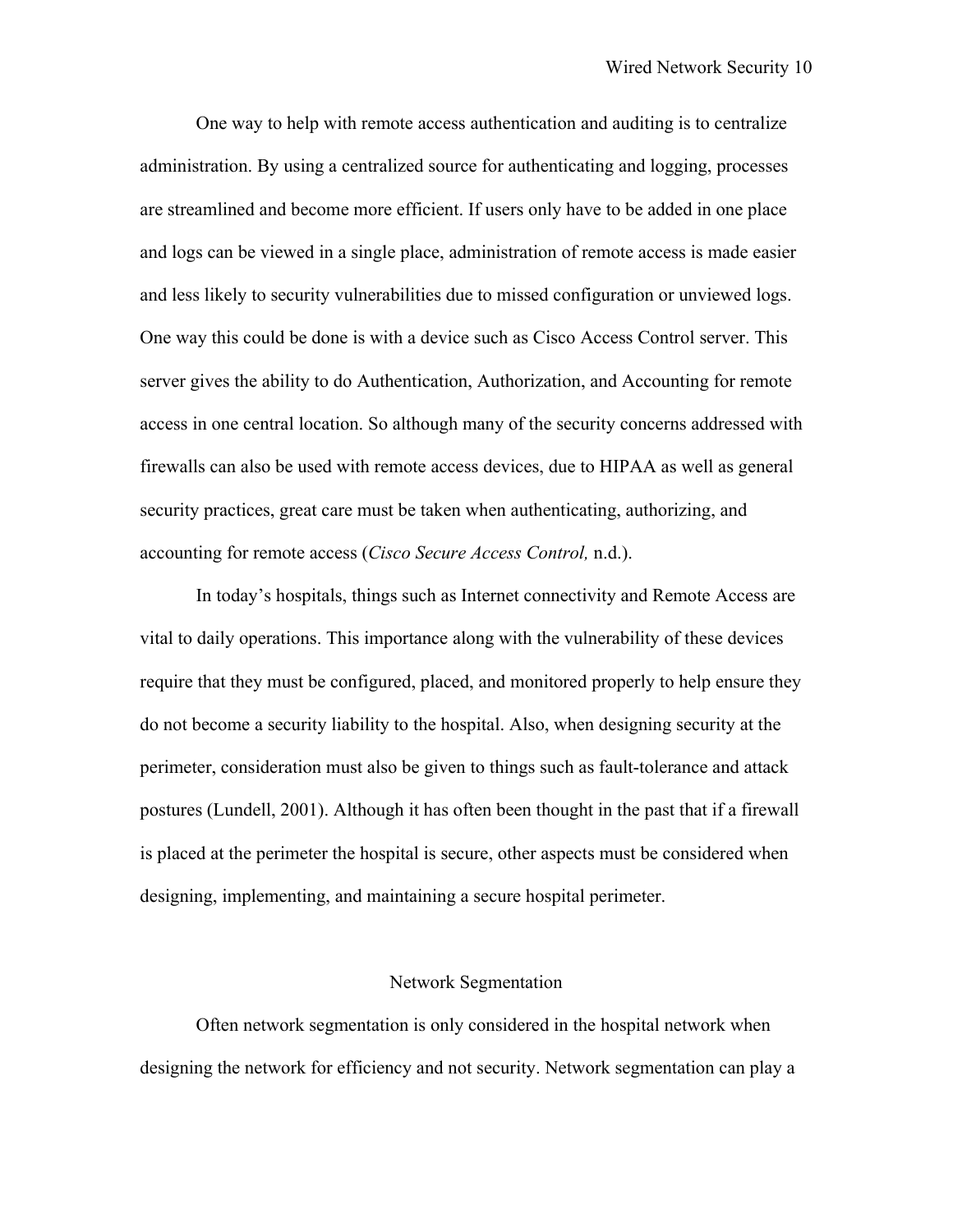huge role in the security of the hospital wired infrastructure. By using segmentation, security can be achieved through things such as path isolation and increased number of security boundaries. So although segmentation is necessary for an efficient network infrastructure, it can also be used to help secure the network.

Once thought of only as ways to isolate broadcast and to increase network efficiency and resiliency, Virtual Local Area Networks (VLANs) can be used to help secure the wired network infrastructure. By segmenting devices into separate VLANs on the hospital switches, the opportunity for security boundaries is increased. While devices on the same VLAN may have unrestricted access to each other, things such as Access Control Lists (ACLs) and firewalls can be put on the edge of the VLANs to restrict access to other VLANS therefore giving the opportunity for more security (*Network Segmentation*, n.d.). With this type of segmentation, things such as different departments, equipment, data centers, etc. can be restricted at the edge of the VLAN creating security boundaries. One area of a hospital that requires this type of Layer 2 isolation is Radiology equipment. Much of this equipment lacks the ability for protection at the endpoint so the network segment on which it resides must be secure. The use of VLAN segmentation allows for the restrictions to be applied closer to the source, therefore being more effective (*Virtual LAN Security,* n.d.).

Another aspect that must be considered when designing network segmentation to increase security is path isolation. Often traffic is segmented on the Layer 2 network through the use of VLANs but is often mixed together once it passes through a layer 3 device such as a router. Care must be taken to ensure that certain traffic is isolated on both the Layer 2 and 3 network segments. One case in where this would be necessary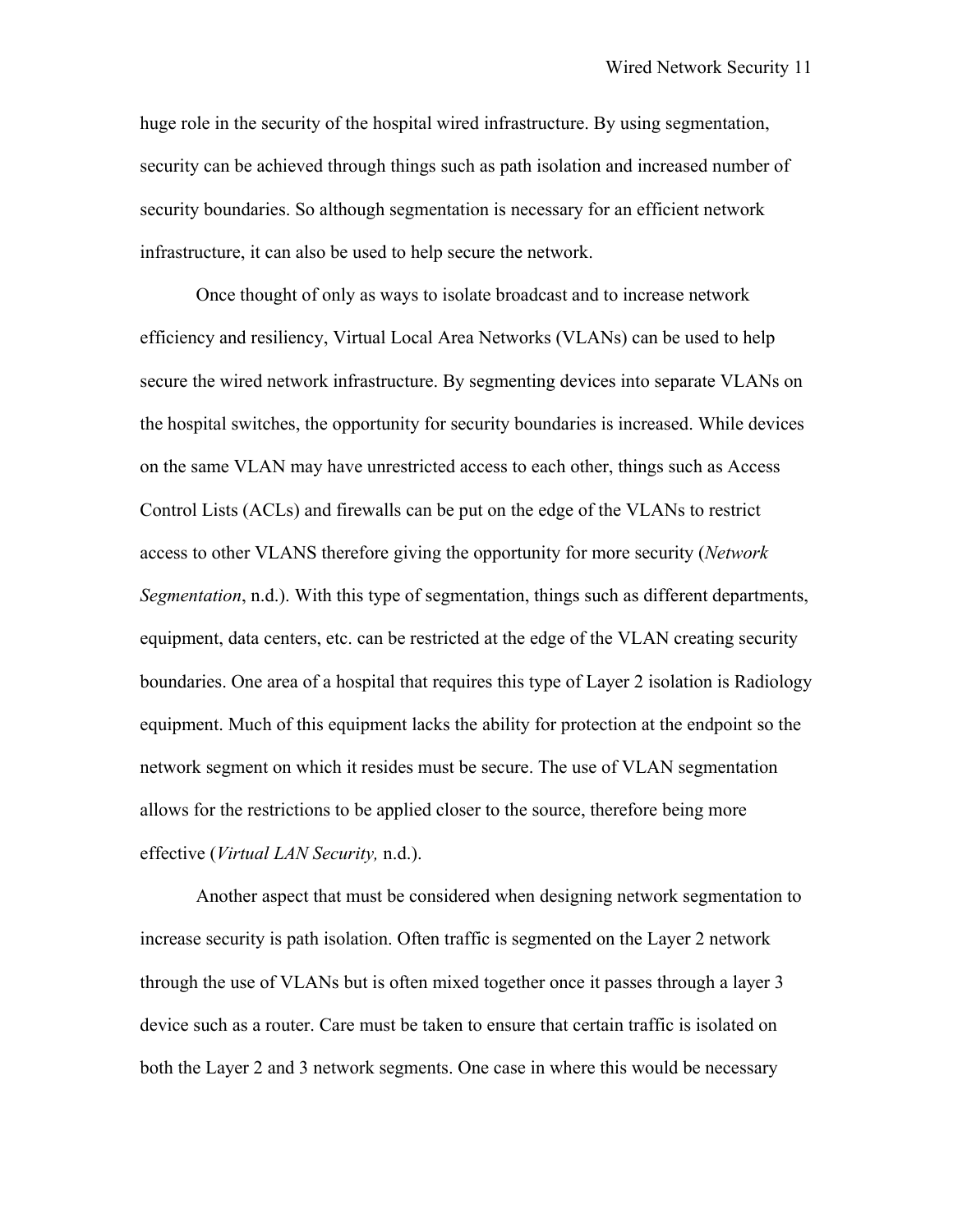would be "guest access". This traffic should be segmented and completely isolated from hospital traffic throughout the network to ensure security. At no point in the network should this type of traffic be inter-mixed with hospital traffic. This can be achieved through design strategies such as network virtualization. By using network virtualization, complete traffic isolation can be achieved at both Layer 2 and Layer 3 network segments. By using traffic isolation throughout the hospital network, another layer is built into the wired network security architecture.

Although things such as network segmentation and isolation are often burdensome to design and implement, they can prove to be a great asset in the wired network security of any hospital. As stated by Olzak (2006), "at a minimum, network segmentation should result in a production segment and a restricted access segment" (pg. 1). As networks and the devices that they contain become more complex and diverse, great efforts must be taken to segment, isolate, and secure different traffic as it traverses the wired network.

#### Network Access Control

In many hospital environments, great care is taken to design security at the perimeter while network access control on the internal network is often overlooked. Network access (or admission) control is allowing or denying network access based on predetermined criteria. This type of access control is often only considered in the context of things such as wireless networks and remote access. It is not until recently that network access control is becoming popular on the switch port level within the hospital's wired infrastructure.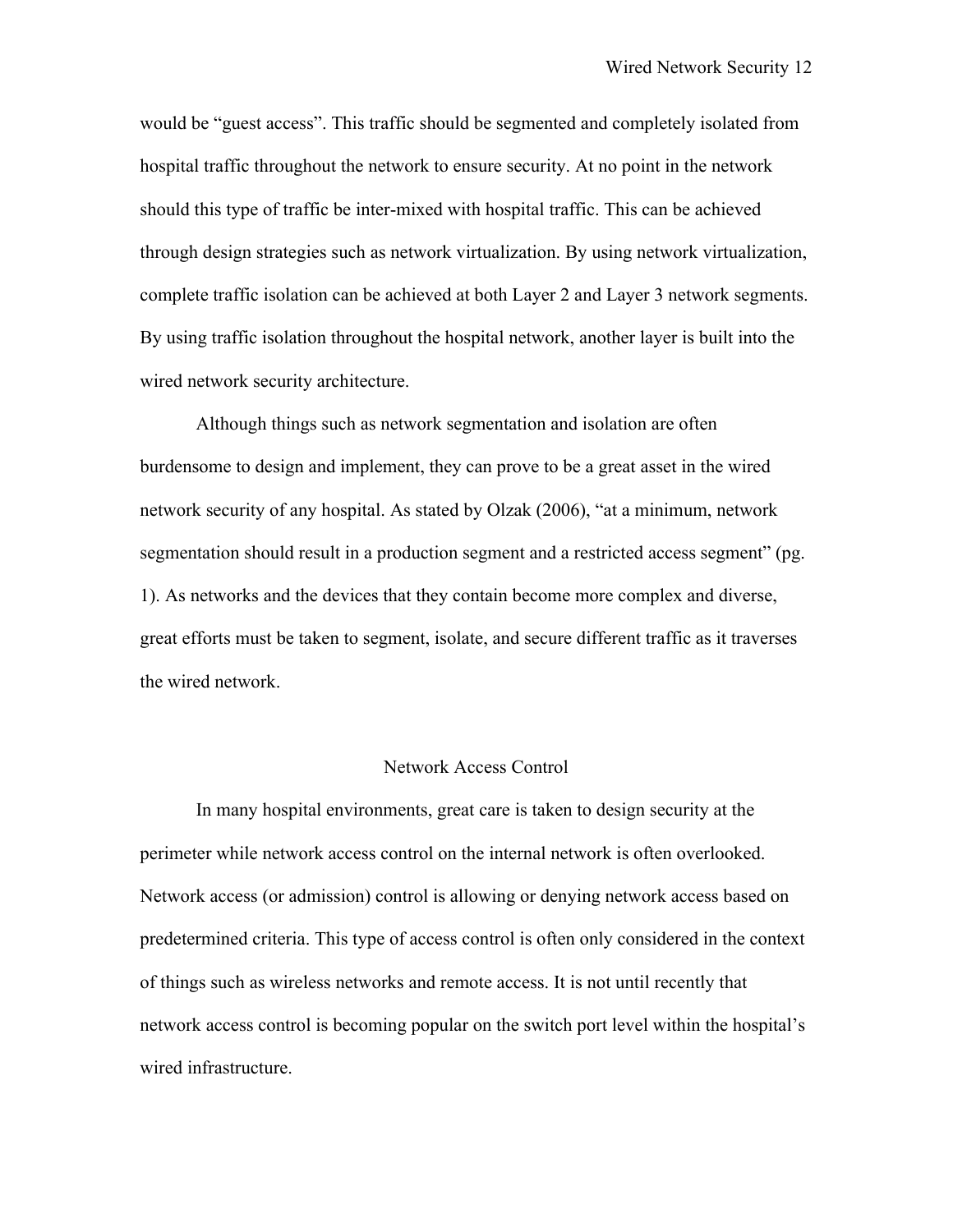The most well-known and implemented piece of network access control is Identity Based Network Services (IBNS) and 802.1x. The IEEE (2004) offers the following description for network access control and 802.1x standard:

Port-based network access control makes use of the physical access characteristics of IEEE 802 Local Area Networks (LAN) infrastructure in order to provide a means of authenticating and authorizing devices attached to a LAN port that has point-to-point connection characteristics and of preventing access to that port in cases in which the authentication and authorization process fails. (pg. 1)

So 802.1x gives the ability to allow network access based on credentials supplied by either the user or the device. This offers the ability to allow network access only to legitimate users at the front line, the switch port. Often, in many environments, everyone is allowed access to the network and access control is placed on devices such as servers. By pushing this access control to the port-level on the network, the security of the overall networking environment is increased because only authenticated devices or users are allowed access to the network (Meador, n.d.). With much of today's security threats coming from inside of the network, this type of access control gives the ability to authenticate users on the front line and help to increase the overall security of the core network.

Another aspect of network access control which must be considered is the security posture of the device connecting to the network. Often it is not enough to just verify who is accessing the network but what is accessing the network. With systems such as Cisco Network Access Control and Juniper Universal Clean Access, a device can be verified for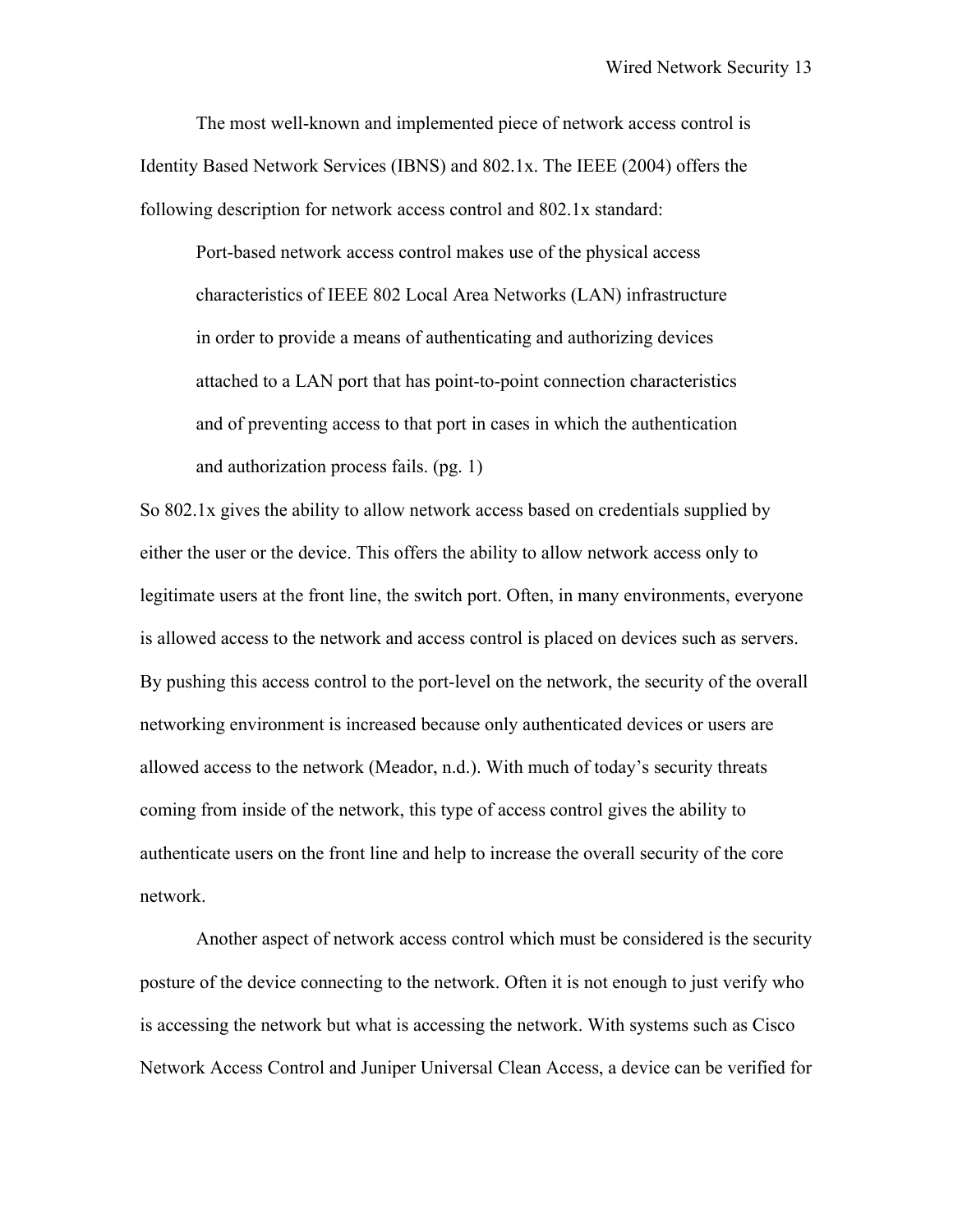network access. This verification process can include checks for such things as Antivirus, patches, and other security aspects (Lippis, 2006). By using such systems for network access, the device that is accessing the network can be tested for security compliance as well as the user. This ability to scan the device allows for compromised and un-secure devices to be denied at the edge of the network before affecting the entire infrastructure.

In many cases network access control is a very tedious task to deploy throughout a hospital but it can prove to be a major asset in infrastructure security. By authenticating and authorizing users and devices at the port level, potential security threats are eliminated before given the ability to impact the network infrastructure. As stated by Guo and Wang (2005),

LAN connections, traditionally considered trusted networks now also require higher levels of security. In fact, internal threats are ten times more financially damaging that external threats. (pg. 281) With many of today's security threats coming from inside of the organization, this ability is becoming a necessary part of network security and also helping with HIPAA

compliance.

## Network Infrastructure Equipment Security

A network infrastructure is only as secure as the equipment on which it runs. In securing a hospitals network infrastructure, equipment security must not be overlooked. If the equipment that runs the network is compromised, the entire hospital and the data which it contains is left vulnerable, so it is a major piece of the security puzzle.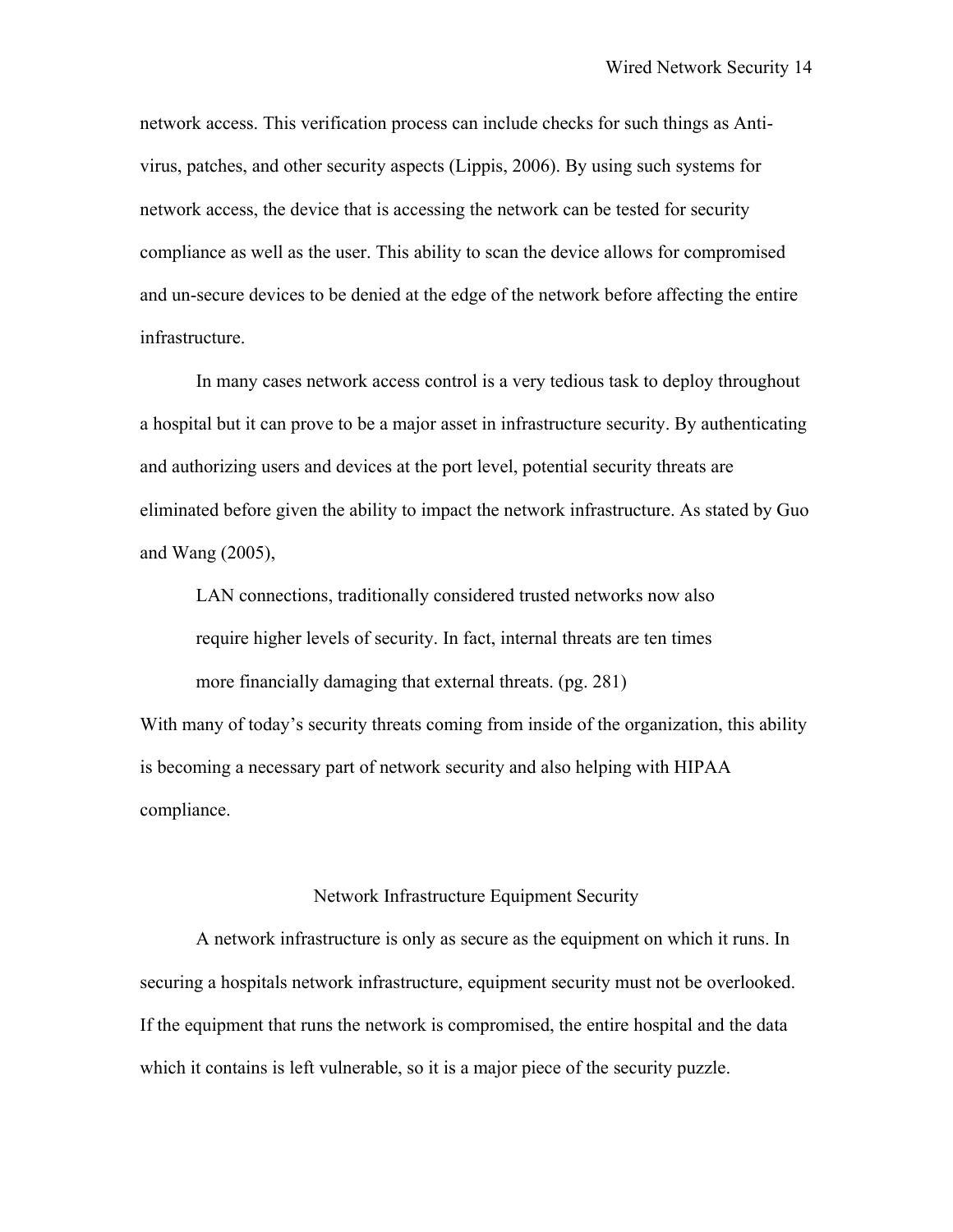The first thing that must be considered when looking at securing network equipment is access. Who and how access to the network equipment is controlled. HIPAA requires that equipment be housed in a secure location so put the equipment in locked environments wherever possible (*TLC HIPAA Overview*, n.d.). Also authentication and authorization must also be required for access and management of the network equipment. This is best done through a centralized authentication server such as Radius or TACACS+. Great care must also be taken to secure how the equipment is accessed. Wherever possible, eliminate insecure protocols such as telnet and http and use protocols such as Secure Shell (SSH) and HTTPS. Also, restrict access to only known device IP addresses through access control list. Many network segments and subnets have no need to manage network equipment so deny access from these networks. Wherever possible, use out-of-band management so that normal traffic and management traffic are not on the same segments (Convey, n.d.). Network equipment access security in management is critical to the overall security posture of the network infrastructure.

As mentioned earlier with perimeter firewalls unused services must be disabled to help secure network devices. Unused services on network devices are a potential security risk and should be disabled. If the services aren't used, no functionality is lost but security is gained if the services are disabled. These services will vary depending on the type and manufacturer of the device, but most manufactures document services to disable if not needed. So a good rule of thumb is to know your equipment and what it does and turn off everything else. Also, disable unused ports. An unused port that is enabled can potentially become an entry point for an attacker. So to help ensure the security of the network equipment as well as the overall network, disable all unused services and ports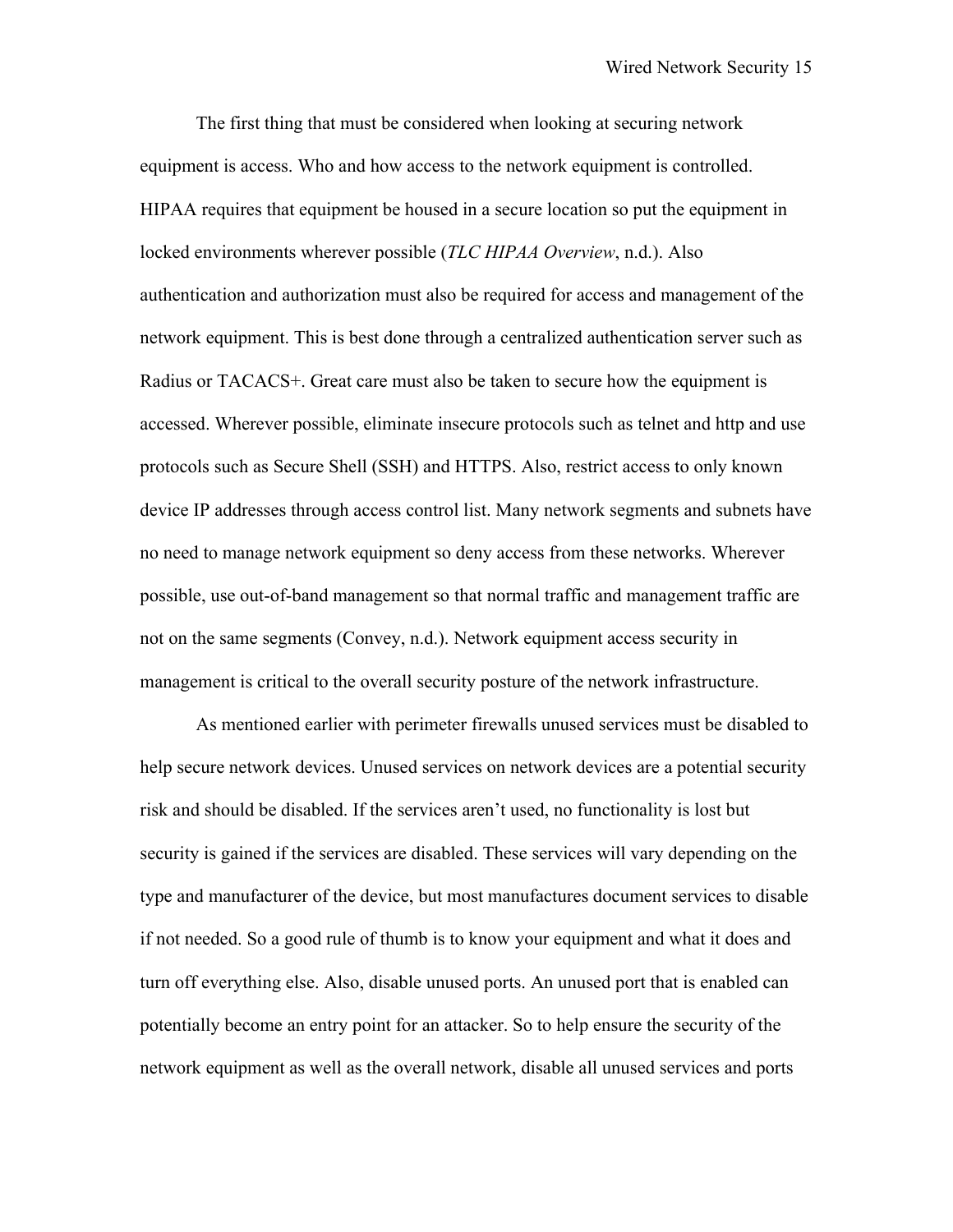on the network devices (Convey, n.d.).

# Conclusion

In today's hospital, increased reliance on the wired network infrastructure has made security a major part of every aspect of design, installation, and maintenance. Every effort must be made to secure the various levels of the network. In the past, network security was an afterthought. In today's network, it must be a major factor in every part of the network (*Cisco Medical Grade Network,* n.d.). This paper has given a birds-eye view of some practices to be considered when it comes to the hospital's wired network infrastructure. As this, or no other single document, is not be considered the key to hospital network security, it offers concepts to serve as guide to increase security and help insure HIPAA compliance.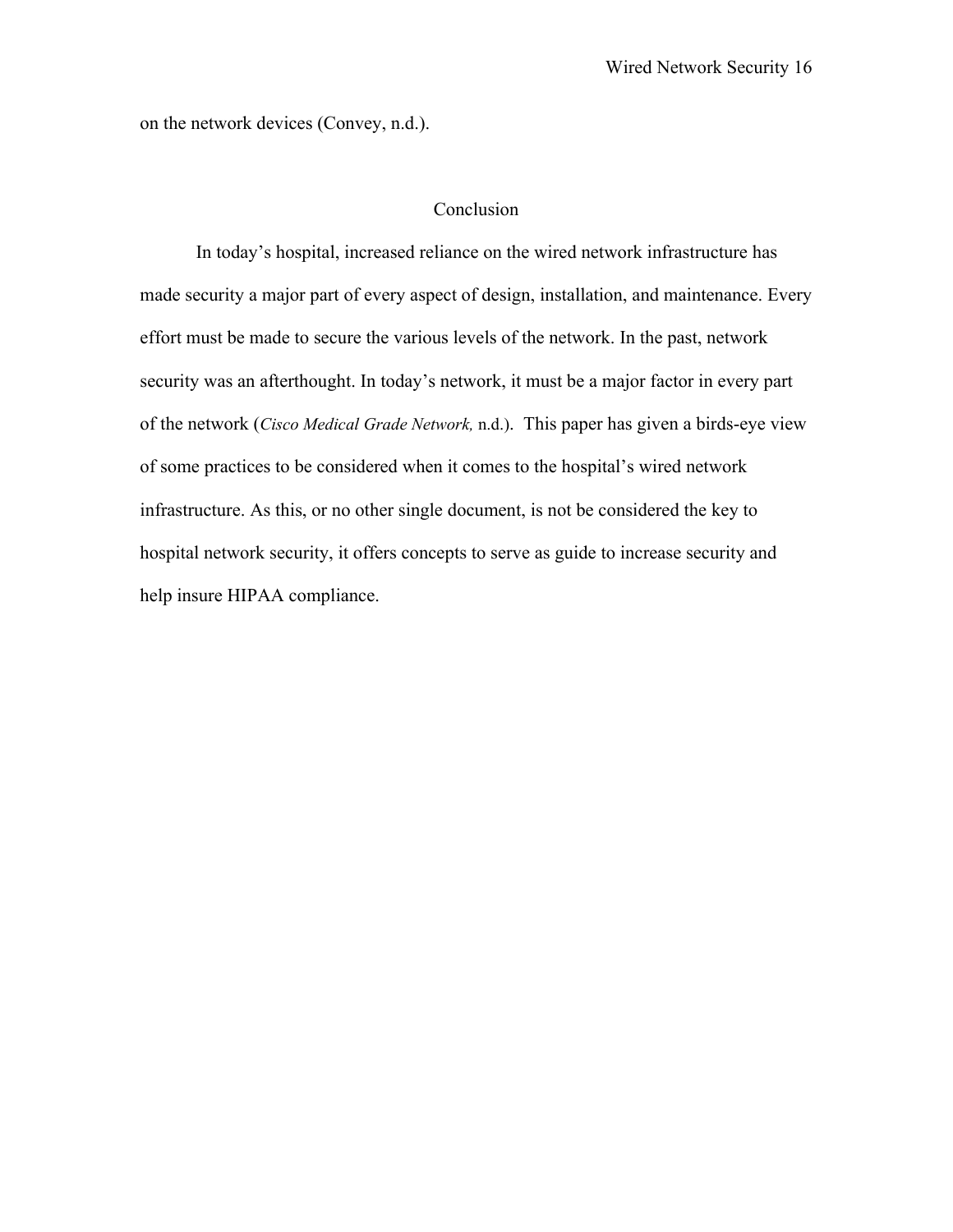## References

\*Alomary, A.Y., Jamil, M.S., (2004, April). New trends on security infrastructure for Computer networks. *Proceedings of the IEEE on Information and Communication Technologies: From Theory to Applications, 2004, April 19-23, 2004 pp.19-23*. Retrieved June 17,2006 from http://ieeexplore.ieee.org/ie15/9145/29024/01307620.pdf?isnumber=2902 4&prod=STD&arnumber=1307620&arnumber=1307620&ared=+73&ared=+74&ar Author=Alomary%2C+A.Y.%3B+Jamil%2C+M.S.

\*Convey, S., Trudel, B. (n.d.). *SAFE: A Security Blueprint for Enterprise Networks.* Retrieved June 21, 2006, from http://www.cisco.com/warp/public/cc/so/cuso/epso/sqfr/safe\_wp.pdf

*Cisco Medical Grade Network Reference Architecture for Healthcare Enviroments*. (2005, December). Retrived June 22, 2006, from http://www.cisco.com/web/strategy/docs/healthcare/MGN\_Architecture.pdf

*Cisco Secure Access Control Server for Windows.* (n.d.) Retrieved June 19, 2006 from http://www.cisco.com/en/US/customer/products/sw/secursw/ps2086/index.html

\*Guo, Y., Wang, C. (2005, March). Autonomous decentralized network security systems. *Proceedings of the IEEE on Networking Sensing and Control, 2005., March 19-22, 2005 pp.279-283.* Retrieved June 19, 2006 from

http://ieeexplore.ieee.org/ie15/9887/31421/01461201.pdf?isnumber=31421&prod=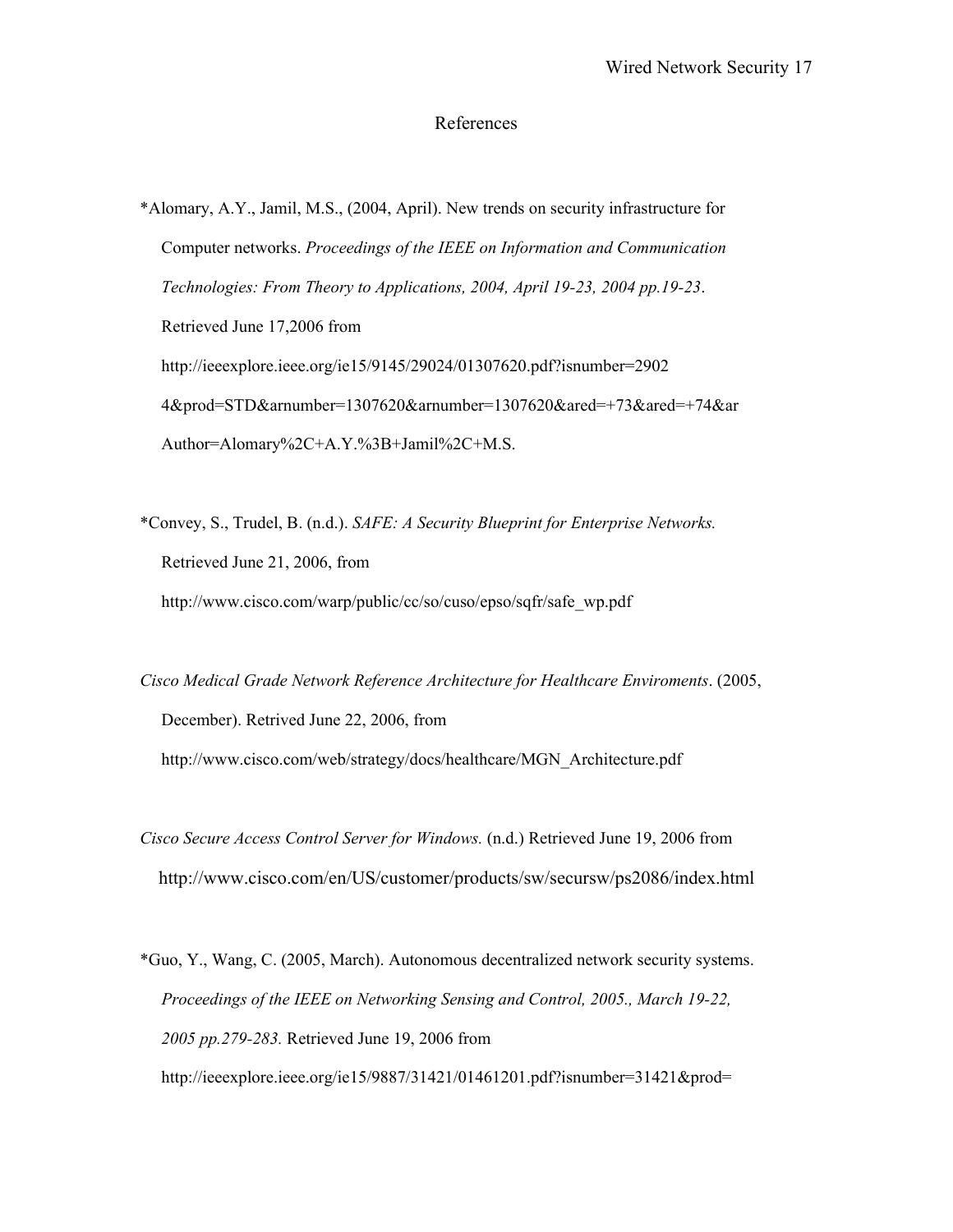STD&arnumber=1461201&arnumber=1461201&arSt=+279&ared=+282&arAuthor= Yanhui+Guo%B+Cong+Wang

Gue, D. (n.d.). The HIPAA Security Rule (NPRM): Overview. Retrieved October 18, 2005, from http://www.hipaadvisory.com/regs/securityoverview.htm

*\*IEEE standard for local and metropolitan area networks - Port-based network access Control* (2004). Retreived June 13, 2006 from http://ieeexplore.ieee.org/ie15/9828/ 30983/01438730.pdf?isnumber=30983&prod=STD&arnumber=1438730&arnumber= 1438730&arSt=+0\_1&ared=+169&arAuthor

- Kincaid, Paul. (2004, August 14). *Protection at the Perimeter One Link in the Defense in-Depth Chain.* Retrieved June 17, 2006, from http://www.infosecwriters.com/texts.php?op=display&id-212
- Lippis, N. (2006, May). *The Lippis Report Issue 59: Cisco's Network Access Control Troubles.* Retrieved June 12, 2006 from http://www.lippis.com/index.php?/news/ welcome to the lippis report/lr 59

Lundell, J. (2001). A fault-tolerant approach to network security. *IEEE International Symposium on Network Computing and Applications, 2001, pp.227. Retrieved June,*  14, 2006 from http://ieeexplore.ieee.org/ie15/7617/20766/00962536.pdf?isnumber= 20766&prod=STD&arnumber=962536&arnumber=96253&arSt=227&ared=&ar Author=Lundell%2C+J.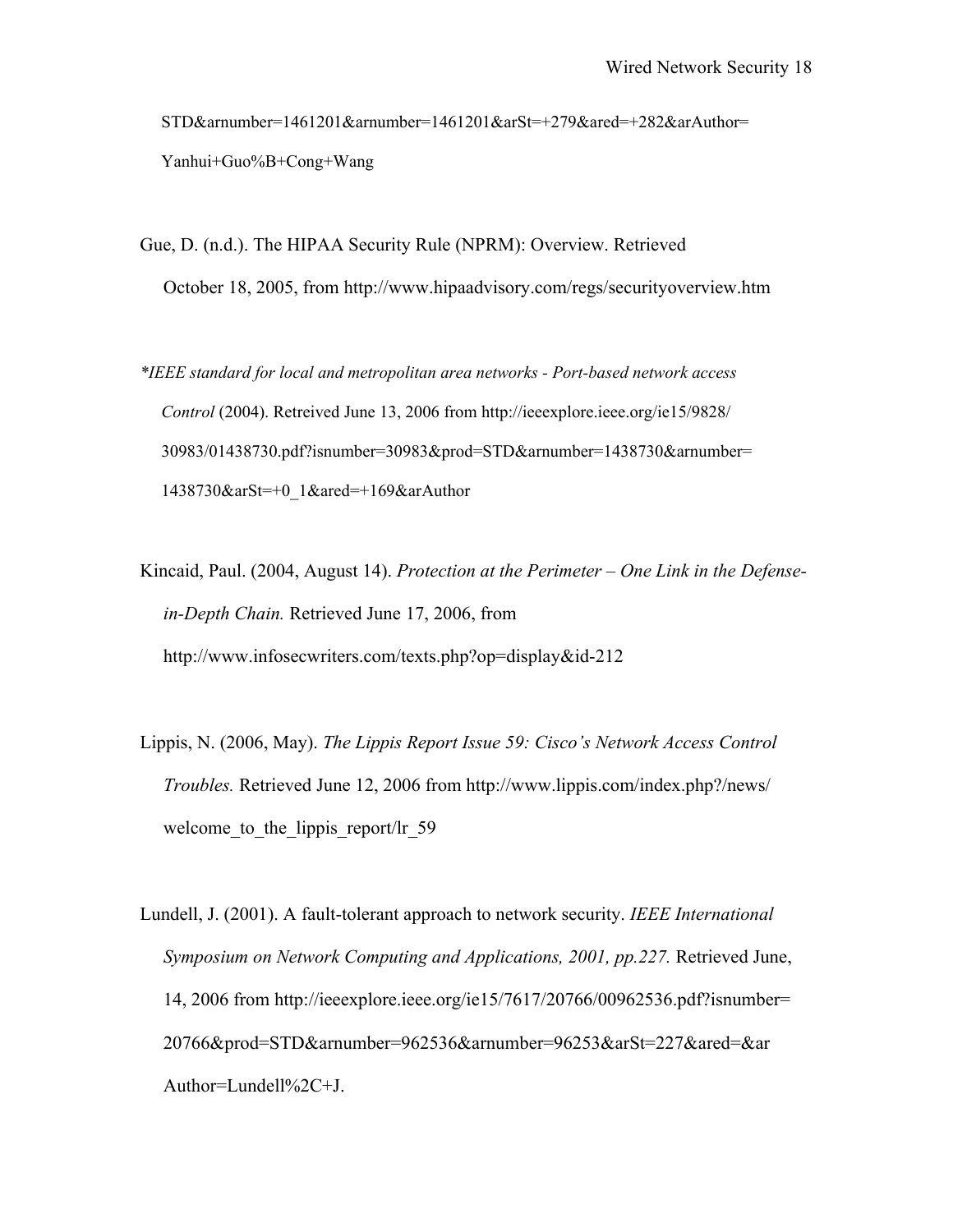- Meador, W.J. (n.d.). *Port-based authentication with IEEE Standard 802.1x.* Retrieved June 15, 2006 from http://www.infosecwriters.com/text\_resources/pdf/802.1x.pdf
- Mercuri, R.T. (2004). The HIPAA-potamus in Health Care Data Security. Association for Computing Machinery. *Communications of the ACM*, *47*(7), 25-28. Retrieved , from ABI/INFORM Global database. (Document ID: 654995981).
- *Network Segmentation.* (n.d.). Retreived June 20, 2006 from http://www.juniper.net/ products/intergrated/network\_segmentation.pdf
- Olzak, Tom. (2006, May 9). *Strengthen Data Protection with Network Access Controls.*  Retrieved June 12, 2006, from http://www.infosecwriters/com/texts.php?op=display&id=440
- \*Rabinovitch, E. (2003, August). Maintaining a secure networking infrastructure.  *International Conference on Information Technology: Research and education 2003, August 11-13, 2003 pp.587-589.* Retrieved June 12, 2006 from http://ieeexplore.ieee. org/ie15/8953/28360/01270687.pdf?isnumber=28360&prod=STD&arnumber=12706 87&arnumber=1270687&arSt=+587&ared=+589&arAuthor=Rabinovitch%2C+E.
- Sood, A. (n.d.). *Perimeter Router Security.* Retrieved June 15, 2006 from http://www.inf Osewriters.com/text\_resources/pdf/PRS.pdf